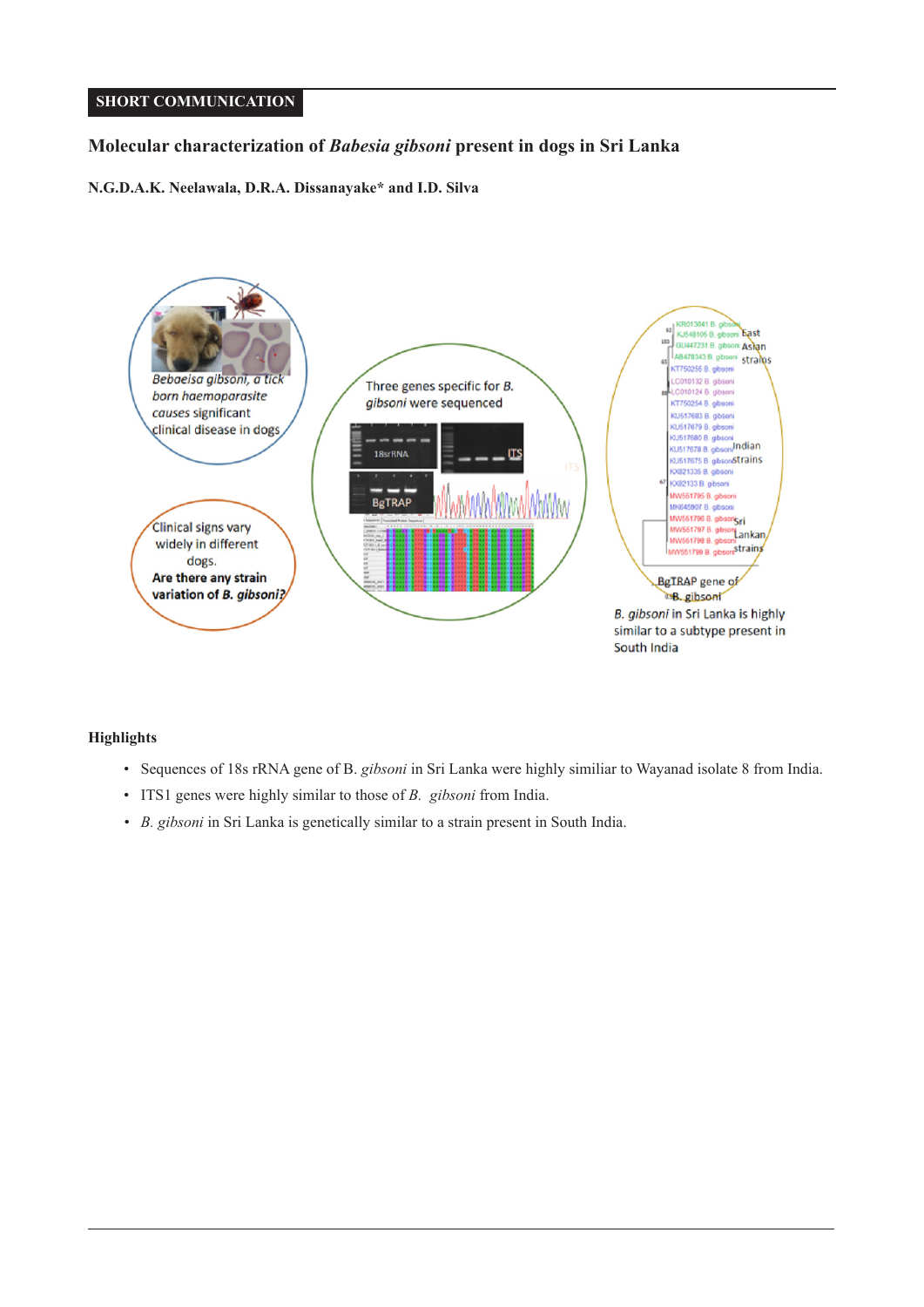## **SHORT COMMUNICATION**

# **Molecular characterization of** *Babesia gibsoni* **present in dogs in Sri Lanka**

### **N.G.D.A.K. Neelawala1 , D.R.A. Dissanayake1,\* and I.D. Silva1**

<sup>*1</sup>* Department of Veterinary Clinical Sciences, Faculty of Veterinary Medicine and Animal Science, University of</sup> *Peradeniya, Peradeniya, Sri Lanka.*

*Received: 03/11/2021; Accepted: 19/04/2022*

**Abstract:** Certain *Babesia* species that were known as a single species are now re-classified into subspecies or different species. To identify any strain variation in *B*. *gibsoni* species which infect dogs in Sri Lanka, sequences of the three genes; 18S rRNA, internal transcribed spacer 1 (ITS1), and *B*. *gibsoni* thrombospondin related adhesive protein (BgTRAP) were analyzed in dogs with babesiosis from three geographical locations. Analysis of the sequences of the 18S rRNA gene confirmed that the samples contained *B*. *gibsoni* Asian genotype. Analysis of the BgTRAP gene revealed that the *B*. *gibsoni* present in Sri Lanka is genetically different from the species present in East Asian countries.

*Keywords***:** *Babesia gibsoni*; 18S rRNA; ITS1; BgTRAP; variant, Sri Lanka.

### **INTRODUCTION**

Canine babesiosis caused by the intra-erythrocytic apicomplexan parasite is a life-threatening disease (Wozniak *et al*., 1997). Two morphologically distinct forms named large and small *Babesia* are causing these infections in dogs (Kjemtrup and Conrad, 2006). The larger form with pear-shaped trophozoites belongs to three sub-species: *Babesia canis* (*B*. *canis*), *Babesia rossi (B*. *rossi)*, and *Babesia vogeli* (*B*. *vogeli*) (Irwin, 2009). The smaller form which appears as an oval signet ring body in the erythrocytic stage, may represent one of the three different species namely *Babesia gibsoni* (*B*. *gibsoni*), *Babesia conradae* (*B*. *conradae*) or *Babesia vulpes* (*B. vulpes*) (syn *Babesia microti* like*/Theileria annae*) (Irwin, 2009; Baneth *et al*., 2019) and of those species, *B*. *gibsoni* is highly prevalent in Asian countries (Irwin, 2009). Canine Babesiosis was reported in Sri Lanka as early as 1953 (Seneviratna, 1953; Seneviratna and Jayawickrama 1961; Seneviratna, 1965) and several recent studies have confirmed the high prevalence of the disease in the country (Weerathunga *et al*., 2019; Jayathilake *et al*., 2020; Neelawala *et al*., 2021). As the severity of the clinical signs caused by *B*. *gibsoni* shows significant variations, the possibility of the presence of different strains or sub-species of the organism has become a concern, and sequencing of various genes to identify any genetic differences has been attempted (Bostrom *et al*., 2008; Mandal *et al*., 2014; Terao *et al*., 2015; Singh *et al*., 2016).

Sequencing of 18S rRNA is widely used to differentiate the genotypes or subspecies of *Babesia* and the three distinct species of small babesia were identified based on the characterization of this gene (Kjemtrup and Conrad, 2000; Mandal *et al*., 2014). In addition, sub-species of *Babesia* are reported to contain dissimilarities in the Internal Transcriber 1 (ITS1) region as well (Baneth *et al*., 2004). Sequencing of the BgTRAP gene of *B*. *gibsoni* species from India and Bangladesh has shown that *B*. *gibsoni* species present in these two countries are genetically distinct from those present in East Asian countries (Terao *et al*., 2015; Singh *et al*., 2016). The small *Babesia* species affecting dogs are invariably called *B*. *gibsoni* and only two studies conducted recently have attempted to confirm the organism affecting dogs in Sri Lanka as *B*. *gibsoni* by molecular methods (Jayathilake *et al*., 2020; Ranatunga *et al*., 2020). In this study, we attempted to characterize *B*. *gibsoni* which infect dogs in Sri Lanka by analyzing partial sequences of the 18S rRNA, ITS1, and BgTRAP genes.

#### **MATERIALS AND METHODS**

Genomic DNA was extracted from blood samples of ten dogs who were confirmed to be infected with small *Babesia* species by blood smear examination. The dogs were from three different provinces in Sri Lanka namely Central ( $n = 6$ ), Western ( $n = 2$ ), and Sabaragamuwa ( $n = 2$ ) and presented to Veterinary Teaching Hospital, Peradeniya with mild ( $n = 2$ ), moderate ( $n = 4$ ) or severe clinical signs  $(n = 4)$  of babesiosis in 2017. Three different genes namely 18S rRNA, ITS1, and BgTRAP were amplified using the primers, and the PCR conditions given in Table 1.

The amplicons were separated by electrophoresis on 2.0% agarose gel, stained with Diamond nucleotide dye (Promega, USA) and visualized under a gel imaging system (Geneflash, India).

The PCR products of all three genes (18S rRNA, ITS1 and BgTRAP) were sequenced using forward and or reverse primers at the sequencing facility of the Department of Molecular Biology and Biotechnology, Faculty of Science, University of Peradeniya. The quality of the sequences was analyzed by visualizing the chromatogram on MEGAX. Sequences were BLAST



*https://orcid.org/0000-0001-9902-2426*

This article is published under [the Creative Commons Attribution License \(https://creativecommons.org/licenses/by/4.0/\),](the Creative Commons Attribution License (https://creativecommons.org/licenses/by/4.0/),)  which permits unrestricted use, distribution, and reproduction in any medium, provided the original work is properly cited.

*<sup>\*</sup>Corresponding Author's Email:* anuruddhika@vet.pdn.ac.lk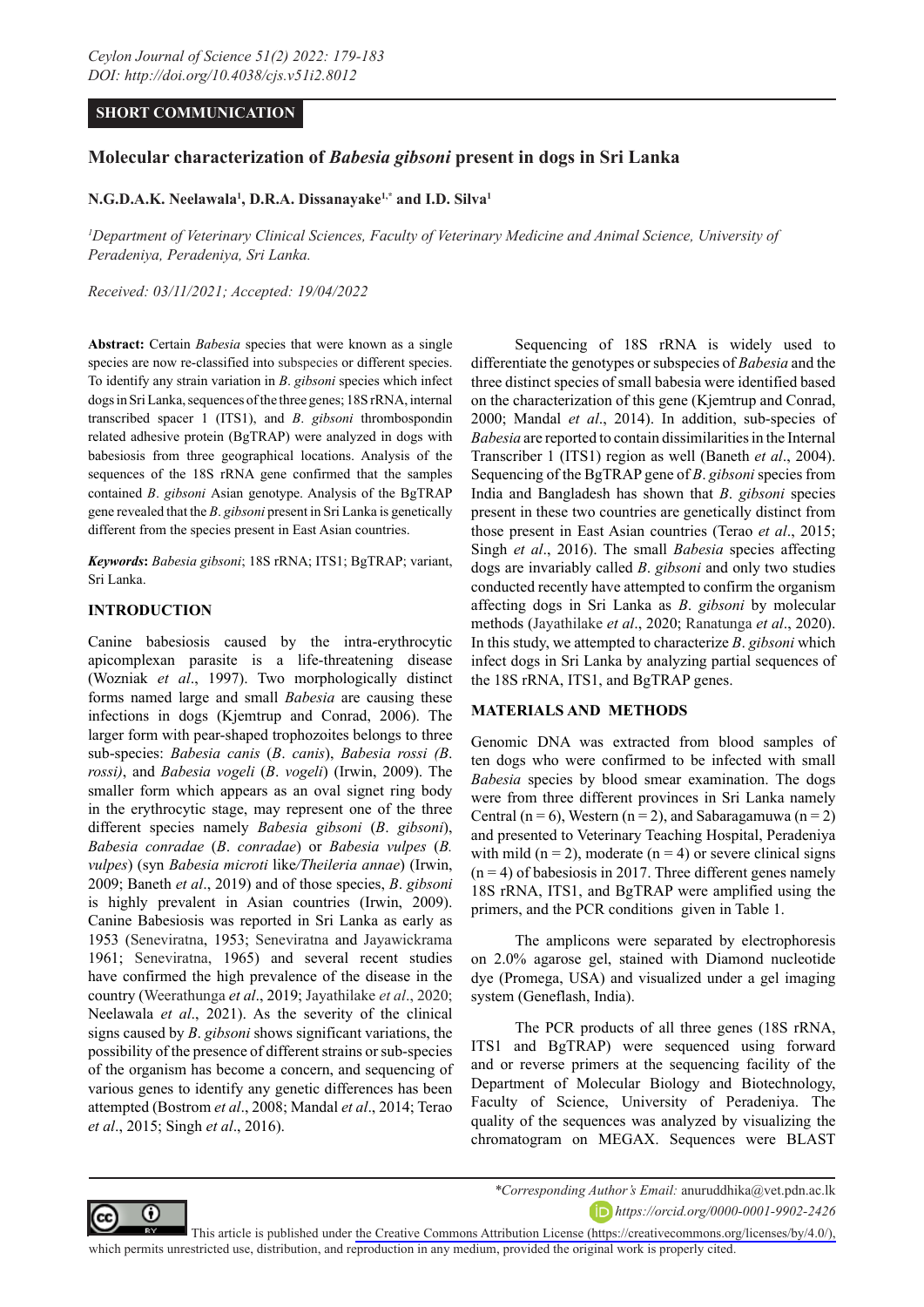searched at BLASTn at NCBI GenBank. Sequences were analyzed using MEGAX software. Reference sequences for each gene were downloaded from the NCBI database. Sequences were aligned by MUSCLE, best-fitted models were identified (Hasegawa–Kishono–Yano model with invariant sites -HKY+I for distance calculation) and Maximum likelihood trees with bootstrap values were generated by the MEGAX.

#### **RESULTS**

All three genes were successfully amplified and the PCR amplicons of 619 bp (18s rRNA), 254 bp (ITS1), and 855 bp (BgTRAP) were detected in gel electrophoresis (Figure 1). However, three PCR amplicons of BgTRAP contained non-specific amplification and hence were not sequenced.

Sequence similarity search showed that all 18S rRNA genes of the *B*. *gisoni* of the present study were highly similar to a *B*. *gibsoni* Wayanad isolate 8 (Accession MN134517) with 99.6% identity.

ITS1 genes of the *B*. *gibsoni* strains of this study were highly similar to a *B*. *gibsoni* strain from India (Accession KF815078) with 98.0% identity. Gene sequences of the ITS-1 region of *Babesia* species were aligned and the Maximum Likelihood tree was constructed using *Plasmodium falciparum* as an out-group. As shown in Figure 2, *B*. *gibsoni* isolated from Sri Lanka (GenBank accession: MW517166-MW517675) formed a clade with two Indian strains. However, the bootstrap value of the clade (49%) was not supportive to confirm any genetic difference between the two groups.

**Table 1:** Primer sequences and cyclic conditions used to amplify 18S rRNA, ITS1, and BgTRAP genes.

| Gene          | <b>Primer Sequences and PCR conditions</b>                                                                                                                                                                                                                                                                                                                                                                                                                                            | <b>Size</b> | <b>Reference</b>             |
|---------------|---------------------------------------------------------------------------------------------------------------------------------------------------------------------------------------------------------------------------------------------------------------------------------------------------------------------------------------------------------------------------------------------------------------------------------------------------------------------------------------|-------------|------------------------------|
| 18srRNA       | Ba103FCCAATCCTGACACAGGGAGGTAGTGAC<br>Ba721RCCCCAGAACCCAAAGACTTTGATTTCTCTCAAG                                                                                                                                                                                                                                                                                                                                                                                                          | 619 bp      | Inokuma et al.,<br>2004      |
|               | Reaction mixture (50 µl): 5 µl of PCR buffer (x 10), 2 µl of MgCl <sub>2</sub> , 0.2 µl of<br>Taq DNA polymerase (Promega, USA), 10 pmol of each primer and 0.2 mM<br>concentration of each deoxynucleotide triphosphate, and 1 µl of template<br>DNA. Cyclic conditions: Initial denaturation at 95 °C for 5 min. followed<br>by 30 cycles 94 °C for 45 s, 65 °C for 45 s and 72 °C for 90 s with a final<br>extension step of 10 min. at 72 °C.                                     |             |                              |
| ITS1          | BgITS1F-ACATTGAAACTTGTCGAGCTGCG<br>BgITS1R-AGATCCCGCACCCAGCCA<br>Reaction mixture (50 µl): 5 µl PCR buffer (x 10), 1.5 µl of MgCl <sub>2</sub> , 0.2 µl of<br>Taq DNA polymerase, 10 pmol of each primer and 0.2 µl of dNTP, and 1 µl<br>of template DNA. Cyclic conditions: Initial denaturation: 95 °C for 3 min,<br>followed by 34 cycles of 95 °C for 30 s, 60 °C for 30 s, and 72 °C for 1 min,<br>and a final extension step at 72 °C for 15 min.                               | $254$ bp    | Terao et al.,<br>2015        |
| <b>BgTRAP</b> | $(F - 5) - A C C C A G C G A A T A C A A T G C A C A C A)$<br>(5'-AGCCCTGCAAAACCGGCAAGTATG-3')<br>Reaction mixture (50 µl): 5 µl PCR buffer (x 10), 1.5 µl of MgCl,, 0.2 µl of<br>Taq DNA polymerase, 10 pmol of each primer and 0.2 µl of dNTP, and 1µl<br>of template DNA<br>Cyclic conditions: Initial denaturation. 94 °C for 5 min., followed by 35<br>cycles of 94 °C for 30 s. 60 °C for 45 s, 72 °C for 1 min. and final extension<br>at $72 \text{ °C}$ for $7 \text{ min.}$ | 855 bp      | Kjemtrup and<br>Conrad, 2000 |



c: BgTRAP gene a: 18SrRNA gene b: ITS1 gene **Figure 1: (**a) Agarose gel electrophores of PCR amplicons of 18S rRNA gene (b) ITS1 gene (c) BgTRAP gene of *B*. *gibsoni*. The first lane contains the 100 bp molecular weight marker and the last two lanes of each gel contain positive and negative controls.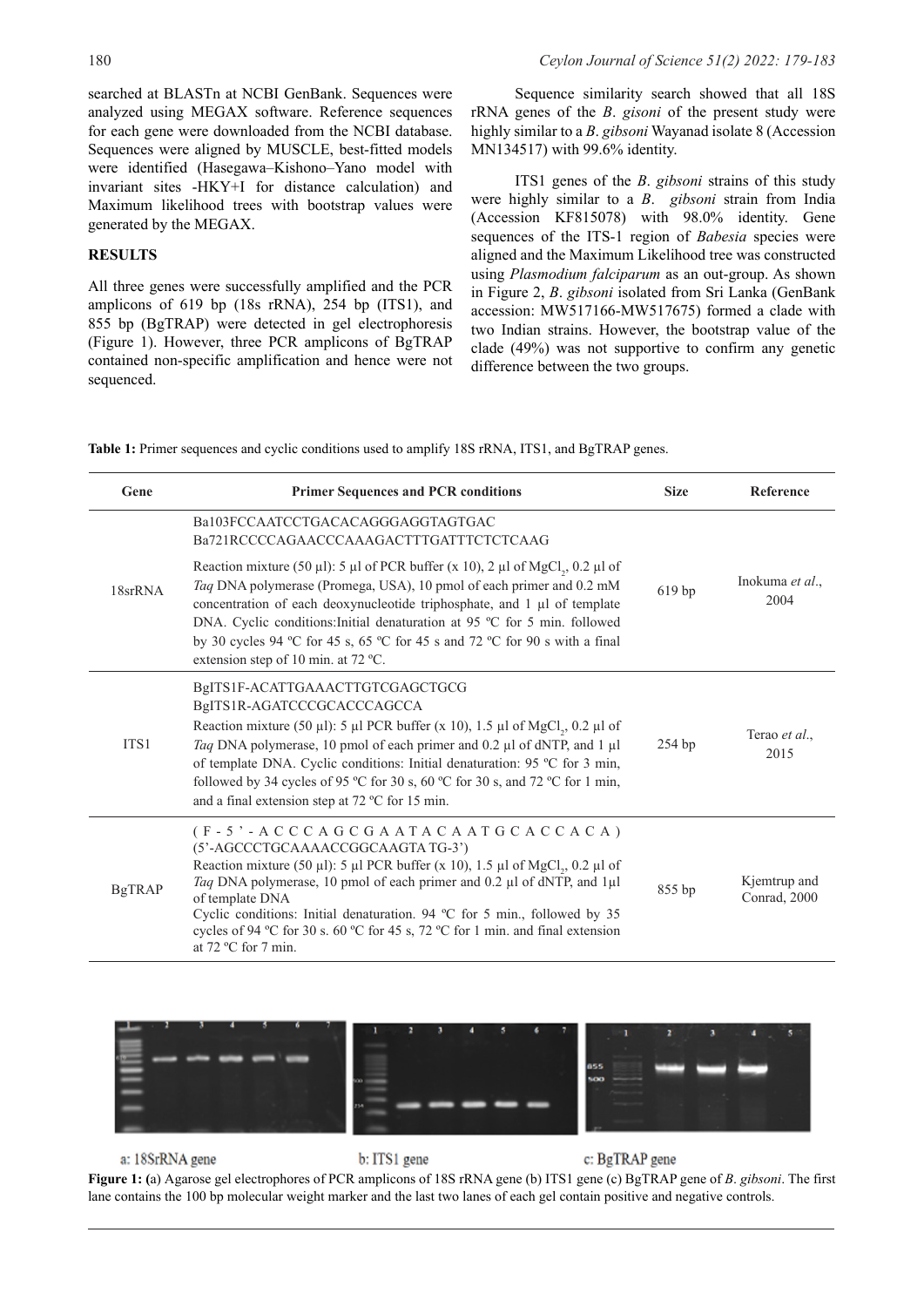

**Figure 2:** The Maximum Likelihood (ML) tree of ITS1 region of *Babesia gibsoni*. (*Babesia gibsoni* from Sri Lanka are in red).



**Figure 3:** The Maximum Likelihood (ML) tree of the BgTRAP gene of *Babesia gibsoni.* (Green: East Asia, Blue: India, Purple: Bangladesh, Red: Sri Lanka).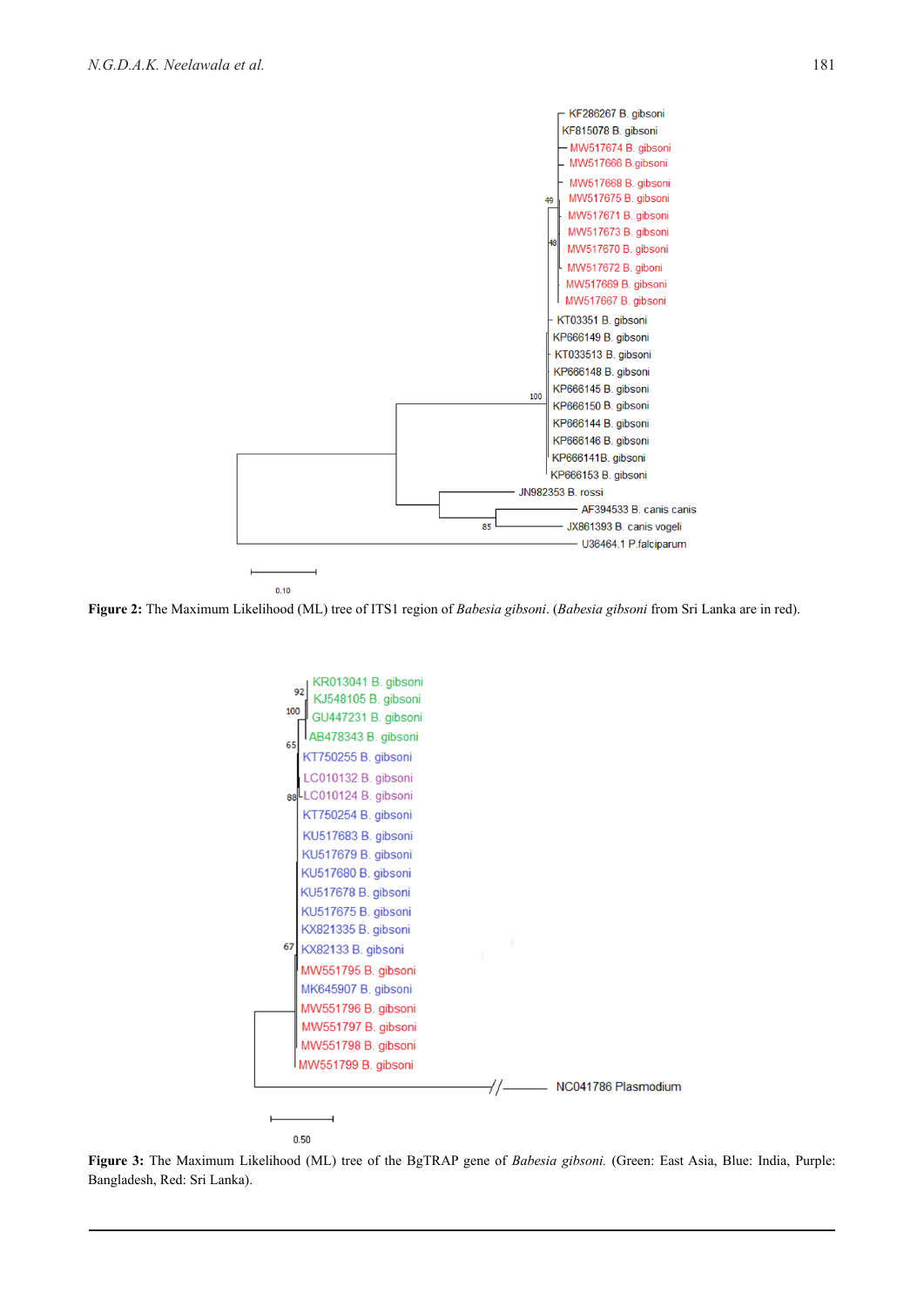The Maximum Likelihood tree based on the 855 bp region of the BgTRAP gene is presented in Figure 3**.** As shown in the figure, *B*. *gibsoni* strains from East Asia, including Taiwan Malaysia, Japan, and Korea formed a different clade with 100% bootstrap support. All *B*. *gibsoni* strains from India (KT, KU, and KX isolates), Bangladesh (LC010132 and LC010124), and Sri Lanka (GenBank accession: MW551795-MW551799) clustered on a separate clade. Further, the Sri Lankan strains clustered with a *B*. *gibsoni* strain from Trivandrum India.

#### **DISCUSSION**

The present study reports the genetic characterization of the 18S rRNA gene, ITS1 region, and BgTRAP gene of *B*. *gibsoni* from dogs in Sri Lanka. Molecular analysis of *B*. *gibsoni* strains present in several Asian countries including India, Bangladesh, Japan, Korea, Taiwan, and Malaysia has been reported previously (Inokuma *et al*., 2004; Miyama *et al.,* 2005; Terao *et al*., 2015; Singh *et al*., 2016). Homology of the sequences and phylogenetic clustering of the 18S rRNA and ITS1 sequences confirmed that the small *Babesia* species present in Sri Lanka is *B*. *gibsoni* Asian genotype-2. However, both 18S rRNA and ITS regions of *B*. *gibsoni* strains from different Asian countries did not show much genetic diversity and appeared to be highly conserved among small *Babesia* species. Bostrom *et al*. (2008) and Mandal *et al*. (2014) have made similar observations and our results re-confirmed their findings. Analysis of the 18S rRNA sequences was useful in differentiating *B*. *gibsoni* from *B*. *vulpes*, another small *Babesia* species affecting dogs. We only sequenced 619 bp fragment of the 18S rRNA gene and a previous study has shown that the sequencing of 1655 bp fragment of this gene was helpful in differentiating *B*. *gibsoni* from *B*. *conradae* (Mandal *et al*., 2014). Liu *et al*. (2016) have analyzed 54 sequences of ITS1 of *B*. *gibsoni* from different geographical regions in Japan. Authors have also reported that those isolates were found interspersed with isolates from Australia, India, Taiwan, and the USA.

The TRAP gene has been used to identify the genetic diversity of the *Babesia* and the regions between TSR and the CTD have shown a variation (Terao *et al*., 2015). The construction of a phylogenetic tree using the sequences of the BgTRAP gene revealed that the *B*. *gibsoni* species present in the Indian subcontinent is genetically different from the strains present in East Asian countries. Terao *et al*. (2015) analyzed the BgTRAP gene sequences of the *B*. *gibsoni* from Bangladesh and reported that the Bangladesh strains are genetically different from the strains present in East Asian countries. In our phylogenetic analysis also, the Bangladesh strains clustered separately with 88% bootstrap support but that cluster contained a *B*. *gibsoni* strain from India (KT750255). It is important to note that all five *B*. *gibsoni* isolates from Sri Lanka were on different genetic clades together with a strain from Trivandrum, India. The number of gene sequences of the BgTRAP gene available in the Genbank is still limited and these gene sequences representing different geographical regions will help to understand the true phylogenetic relationship of the organism in different regions of the

world. It warrants further studies to understand whether these genetic differences have caused any difference in the antigenicity and the pathogenicity of the organism.

## **CONCLUSION**

*B. gibsoni* present in Sri Lanka is genetically different from the species present in East Asian countries and closely related to strain present in South India.

### **ACKNOWLEDGEMENT**

Staff members of Veterinary Teaching Hospital, Peradeniya.

#### **DECLARATION OF CONFLICT OF INTEREST**

Authors have no conflict of interest to declare.

#### **REFERENCES**

- Baneth, G., Kenny, M.J., Tasker, S., Anug, Y., Shkap, V., Levy, A. and Shaw, S.E. (2004). Infection with a proposed new subspecies of *Babesia canis*, *Babesia canis* subsp. *presentii*, in domestic cats. *Journal of Clinical Microbiology* **42**(1): 99-105. DOI: [https://doi.](https://doi.org/10.1128/JCM.42.1.99-105.2004) [org/10.1128/JCM.42.1.99-105.2004](https://doi.org/10.1128/JCM.42.1.99-105.2004).
- Baneth, G., Cardoso, L., Brilhante-Simões, P. and Schnittger, L. (2019). Establishment of *Babesia vulpes*  sp. (Apicomplexa: Babesiidae), a piroplasmid species pathogenic for domestic dogs. *Parasites and Vectors*  **12**(1) 1-8. DOI: [https://doi.org/10.1186/s13071-019-](https://doi.org/10.1186/s13071-019-3385-z) [3385-z.](https://doi.org/10.1186/s13071-019-3385-z)
- Bostrom, B., Wolf, C., Greene, C. and Peterson, D.S. (2008). Sequence conservation in the rRNA first internal transcribed spacer region of *Babesia gibsoni* genotype Asia isolates. *Veterinary Parasitology* **152**(1-2): 152- 157. DOI:<https://doi.org/10.1016/j.vetpar.2007.11.024>.
- Inokuma, H., Yoshizaki, Y., Matsumoto, K., Okuda, M., Onishi, T., Nakagome, K., Kosugi, R. and Hirakawa, M. (2004). Molecular survey of *Babesia* infection in dogs in Okinawa, Japan. *Veterinary Parasitology*  **121**(3-4): 341-346. DOI: [https://doi.org/10.1016/j.](https://doi.org/10.1016/j.vetpar.2004.03.012) [vetpar.2004.03.012.](https://doi.org/10.1016/j.vetpar.2004.03.012)
- Irwin, P.J. (2009). Canine babesiosis: from molecular taxonomy to control. *Parasites and Vectors* **2**(S1): S4. DOI: <https://doi.org/10.1186/1756-3305-2-S1-S4>.
- Jayathilake, P.S., Dangolla, A., Rajakaruna, R.S., Fernando, A.D.S., Wijerathna, H.S.U., Ginarathne, K.M.H., Naullage, N.G.R.K., Silva, S.N.S., Thananjayan, K., Amarasiri, L.K.H.R.T., Jayasundara, N.P.K., Mallawa, M.C.K. and Dangolla, A. (2020). Canine vector borne diseases of working military dogs of Sri Lanka air force, free-roaming and owned dogs. *PGIS (Postgraduate Institute of Science) Research Congress, RESCON*. *University of Peradeniya. Pp. 140.*
- Kjemtrup, A.M. and Conrad, P.A. (2000). Human babesiosis: an emerging tick-borne disease. *International Journal for Parasitology* **30**(12-13): 1323-1337. DOI: [https://](https://doi.org/10.1016/S0020-7519(00)00137-5) [doi.org/10.1016/S0020-7519\(00\)00137-5](https://doi.org/10.1016/S0020-7519(00)00137-5).
- Kjemtrup, A.M. and Conrad, P.A. (2006). A review of the small canine piroplasms from California: *Babesia conradae* in the literature. *Veterinary Parasitology*  **138**(1-2): 112-117. DOI: [https://doi.org/10.1016/j.](https://doi.org/10.1016/j.vetpar.2006.01.045) [vetpar.2006.01.045.](https://doi.org/10.1016/j.vetpar.2006.01.045)